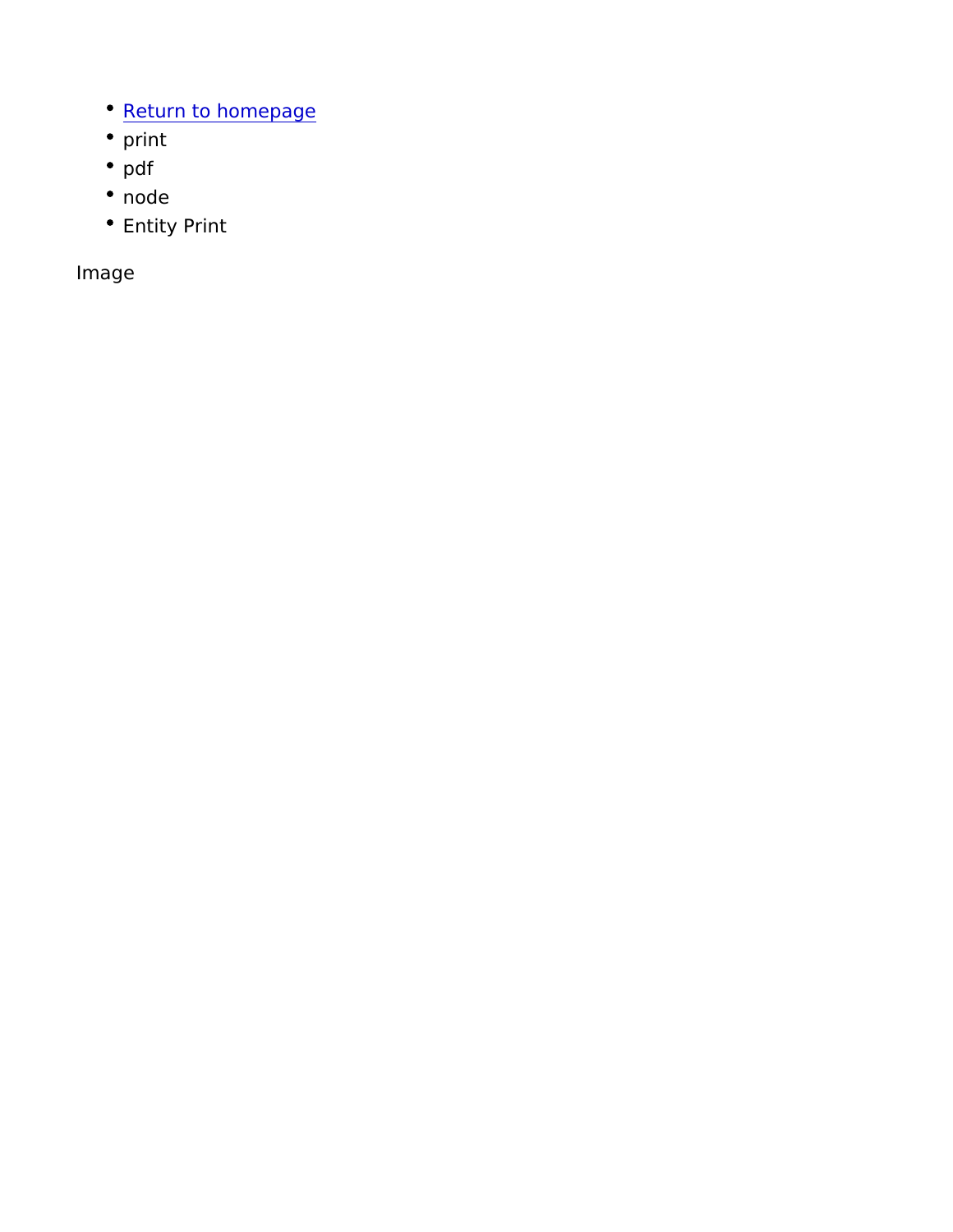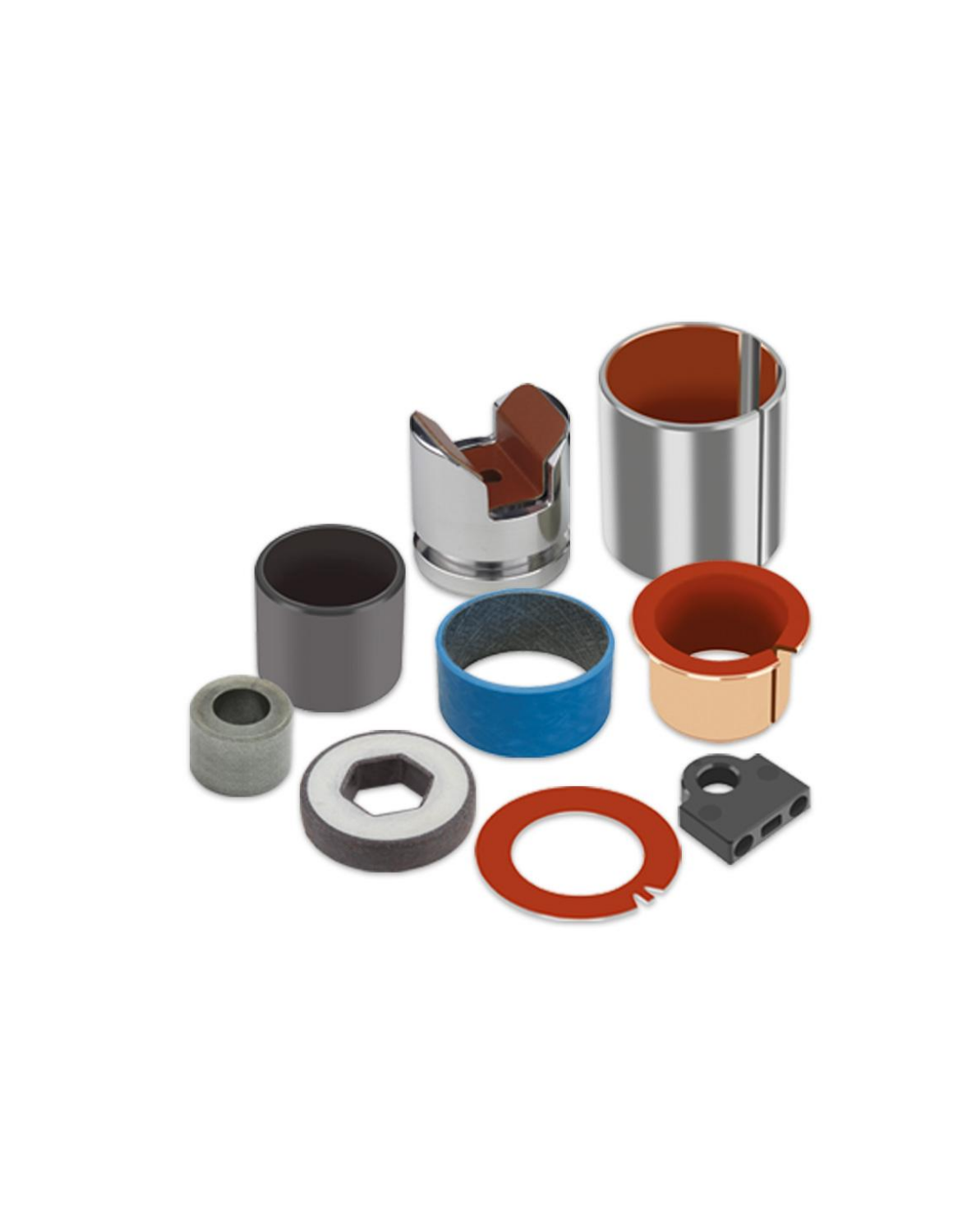# Bearings

What are Bearings? **[Shar](https://www.addtoany.com/share#url=https://www.ggbearings.com/en/tribou/internet-bearings/bearings&title=Bearings)e** [Pri](https://www.ggbearings.com/en/print/pdf/node/7201)nt

The use of bearings, simplistic as they may have been then, date the ancient Egyptians, and perhaps even predated the invention o Today bearings can be found wherever there is relative motion be surfaces, which includes virtually everything from household appl machinery.

#### WHAT IS A BEARING?

Bearings arribological componeth as carry a load while in contact wi moving relative to another part. The movement may be sliding or are basically two different types of bearings: plain bearings and Other types include fluid bearings that support their loads on a the liquid; magnetic bearings that use magnetic fields to carry their I flexure bearings in which the load is supported by a bending elem bearings used in watches and clocks.

## PLAIN BEARING TYPES

Plain bearings, also referred to as bushes, bushings or sleeve be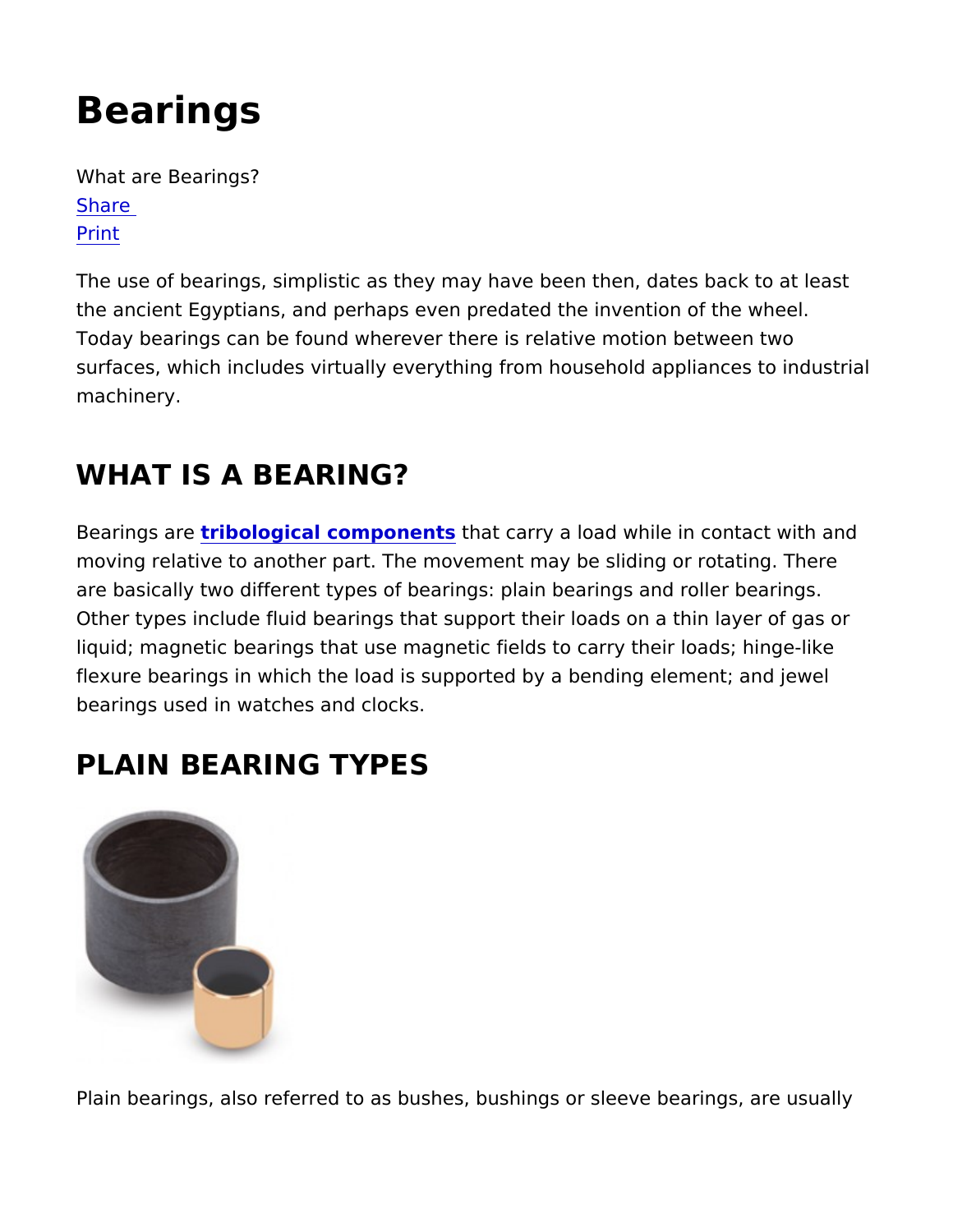cylindrical in shape and contain no moving parts.

Standard configurations include cylindrical bearings for radial loa bearings for radial and light axial loads, thrust washers and flang for heavy axial loads and sliding plates of various shapes. They a custom designs, including special shapes, features (grooves, hole etc.) and dimensions.

Plain bearings are used for sliding, rotating, oscillating or recipr sliding applications they serve as slide bearings, bearing strips a these applications the sliding surfaces are usually flat, but can a and movement is always linear rather than rotating. Rotating appl cylindrical surfaces and one or two directions of travel. Oscillating applications involve flat or cylindrical surfaces, but bi-directiona

Plain bearing construction may be solid or with a split joint (wrap for easier installation. It is important to match the bearing to the loads call for bearings with increased contact area and high load Bearings with solid lubricants are designed to operate at higher t those lubricated with oil or grease. And high speed applications o lubricants to minimize heat build-up and friction.

Plain bearings are manufactured with different constructions and depends on the operating conditions of the application and perfor requirements.

A VARIETY OF LOW FRICTION BEARING MA

[Metal-polymer plain bea](https://www.ggbearings.com/our-products/metal-polymer-bearings)riongs ist of a metal backing, usually steel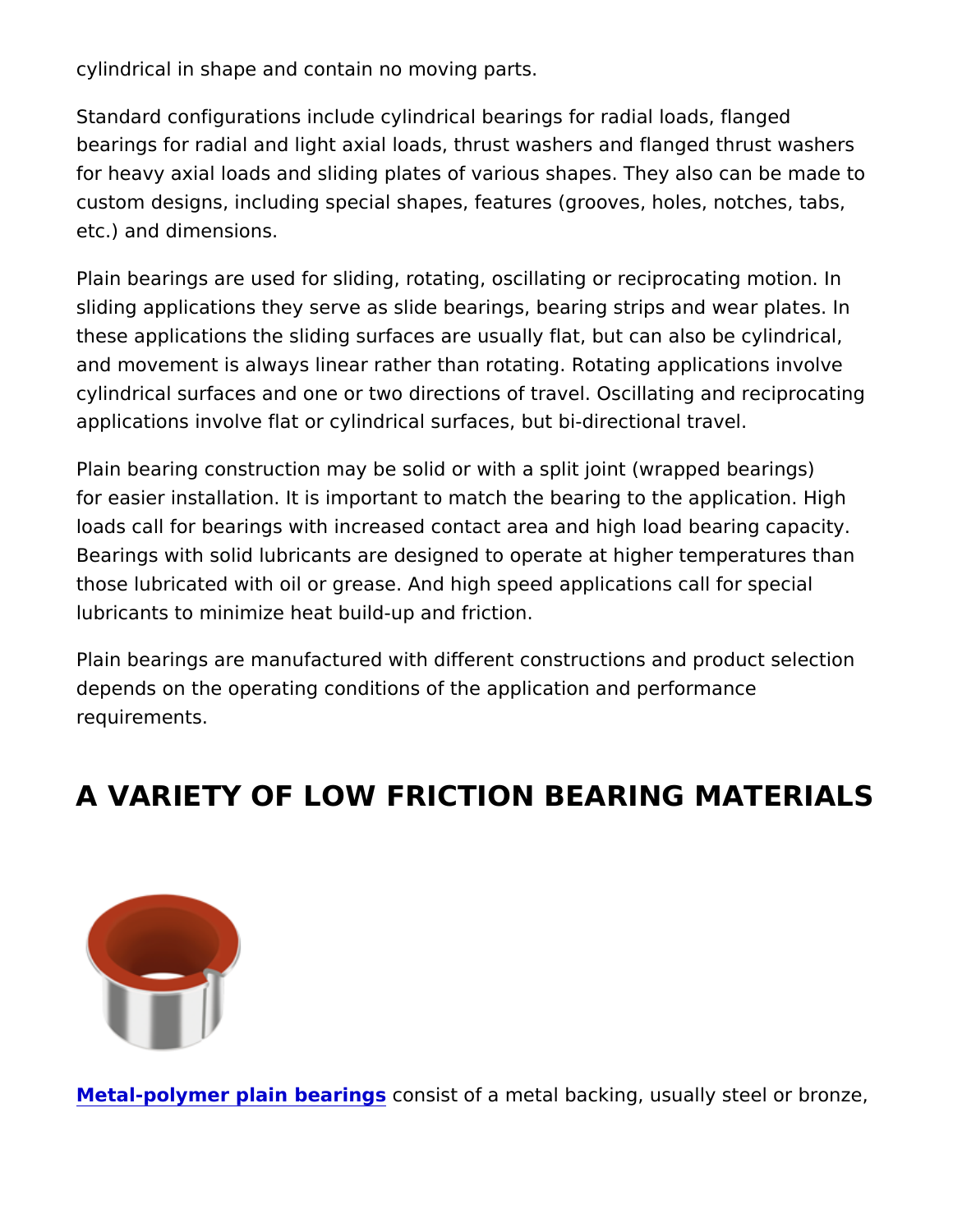onto which is sintered a porous bronze layer that is then impregn additives to obtain a running surface that offers anti-friction and resistant bearing properties. These bearings can operate dry or w lubrication.

Plain bearings also may beengiandeee roefd plastiws bich provide excellen wear resistance and low friction in both dry and lubricated operat Being injection molded, they can be designed to almost any shape from a variety of resins compounded with reinforcing fibers and solid lubricant. These bearings exhibit excellent dimensional stab coefficients of friction and good thermal conductivity.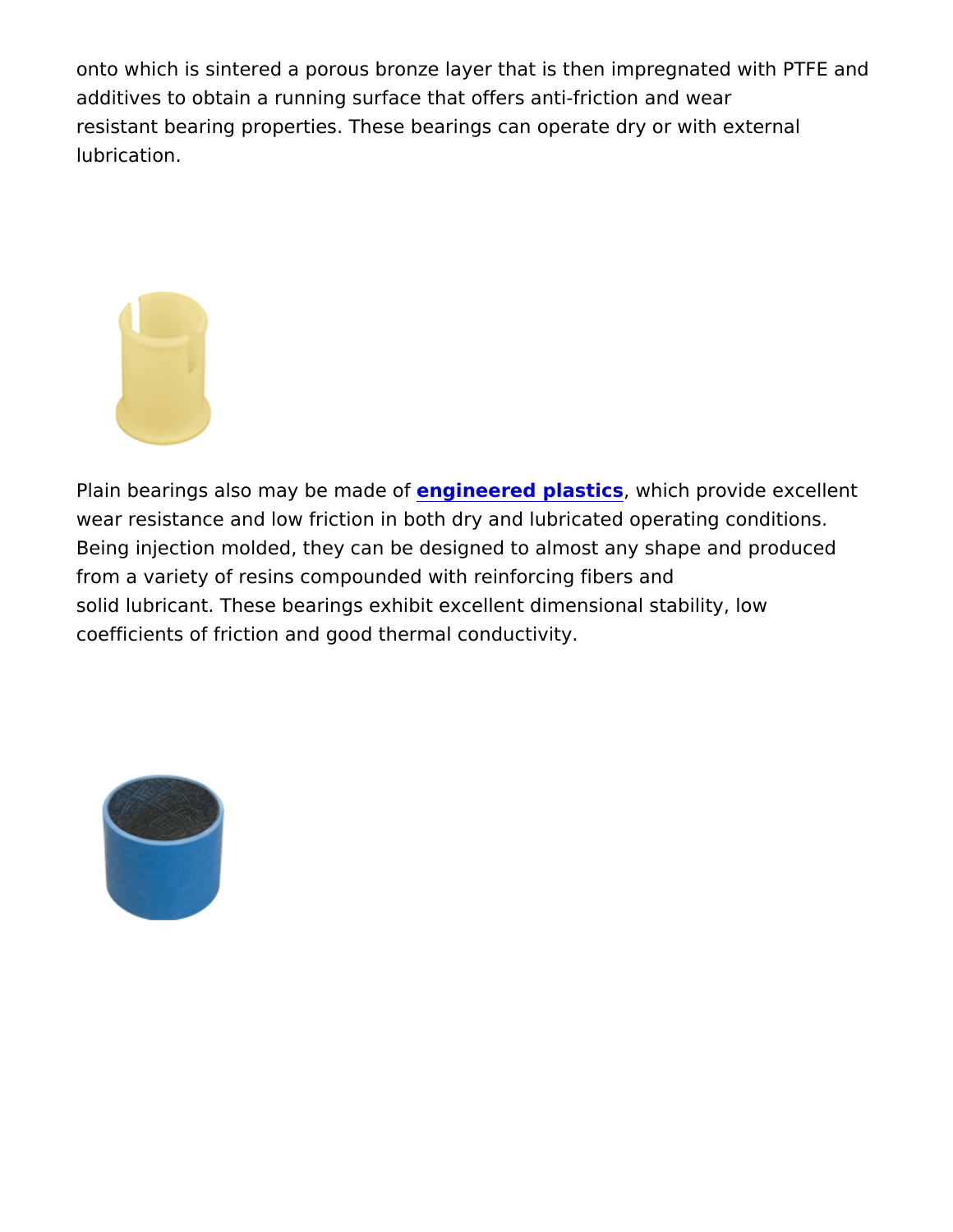[Fiber reinforced composite b](https://www.ggbearings.com/our-products/fiber-reinforced-composite)earen as ather form of plain bearing that consists of a filament-wound, fiberglass-impregnated, epoxy back of low-friction, wear-resistant bearing linings. This structure ena support high static and dynamic loads, while their inert nature ma for corrosive environments.

[Monometallic, bimetallic and sintered bronze pl](https://www.ggbearings.com/our-products/metals-and-bimetals)aamebeasiing med for use in both land-based and submerged industrial applications with slow speed moveSmote indtsbronze bearings regnated with lubricant provide maintenance-free performance in high temperature applic. monometallic and bimetallic bearings are designed for lubricated

### ROLLER BEARINGS

Rolling-element bearings utilize balls (ball bearings) or cylindrica needle bearings). These elements are contained with bearing rin where they facilitate motion with little resistance to sliding. Ball common type, can accommodate both radial and axial loads.

However, rolling element bearings are subject to failure modes su when the race is deformed by the rolling element due to load or t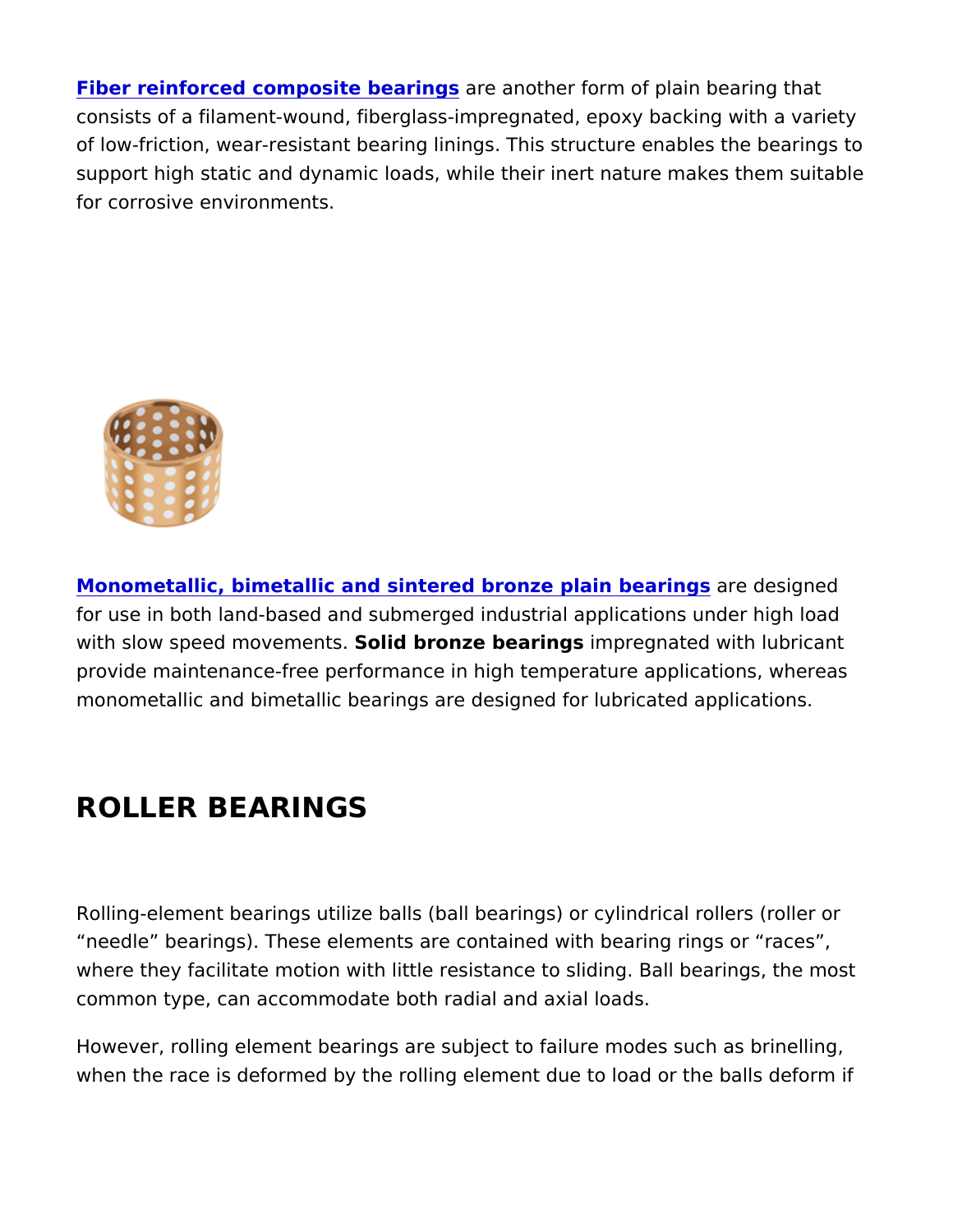they are overloaded, false brinelling, due to repeated loads unde as well as wear due to insufficient lubrication with oscillatory mo for heavier loads, cylindrical roller bearings have greater contact spreading the load over a larger area. However, they are not well applications involving thrust loads.

# PLAIN BEARINGS VERSUS ROLLER AND NEI BEARINGS

There are signidictentences between plain bearings and roller bear preventing them from being used interchangeably

- Because of their complex, multi-component design, precision o exacting installation, rolling-element bearings tend to be cons expensive than plain bearings
- Rolling-element bearings are better suited to applications req shaft location and/or extremely low friction
- Because of their greater contact area and conformability, plai provide higher load capacity and resistance to high shock load loading
- Plain bearings compensate misalignment better than certain ro bearings to reduce the impact from edge loading
- The slim, one-piece design of plain bearings enable to reduce substantsplace and weight savings
- Plain bearings offer greater resistance to damage from oscilla fo[r improved bearing](https://www.ggbearings.com/ggb-advantage/increasing-service-life) life
- Plain bearings are not subject to wear damage resulting from the rolling-elements when operating at high speed and too low superior damping properties
- The absence of internal moving parts in plain due attengs results [operatio](https://www.ggbearings.com/ggb-advantage/reducing-noise)m and almost unlimited speed ratings under properly lub systems than rolling-element bearings
- Straightforwasd allation of plain beamings imple machined housings virtually eliminates fitting damage compared with rol bearings
- Non metallic plain bearimmops coviéed rcorrosion resistezon repeared